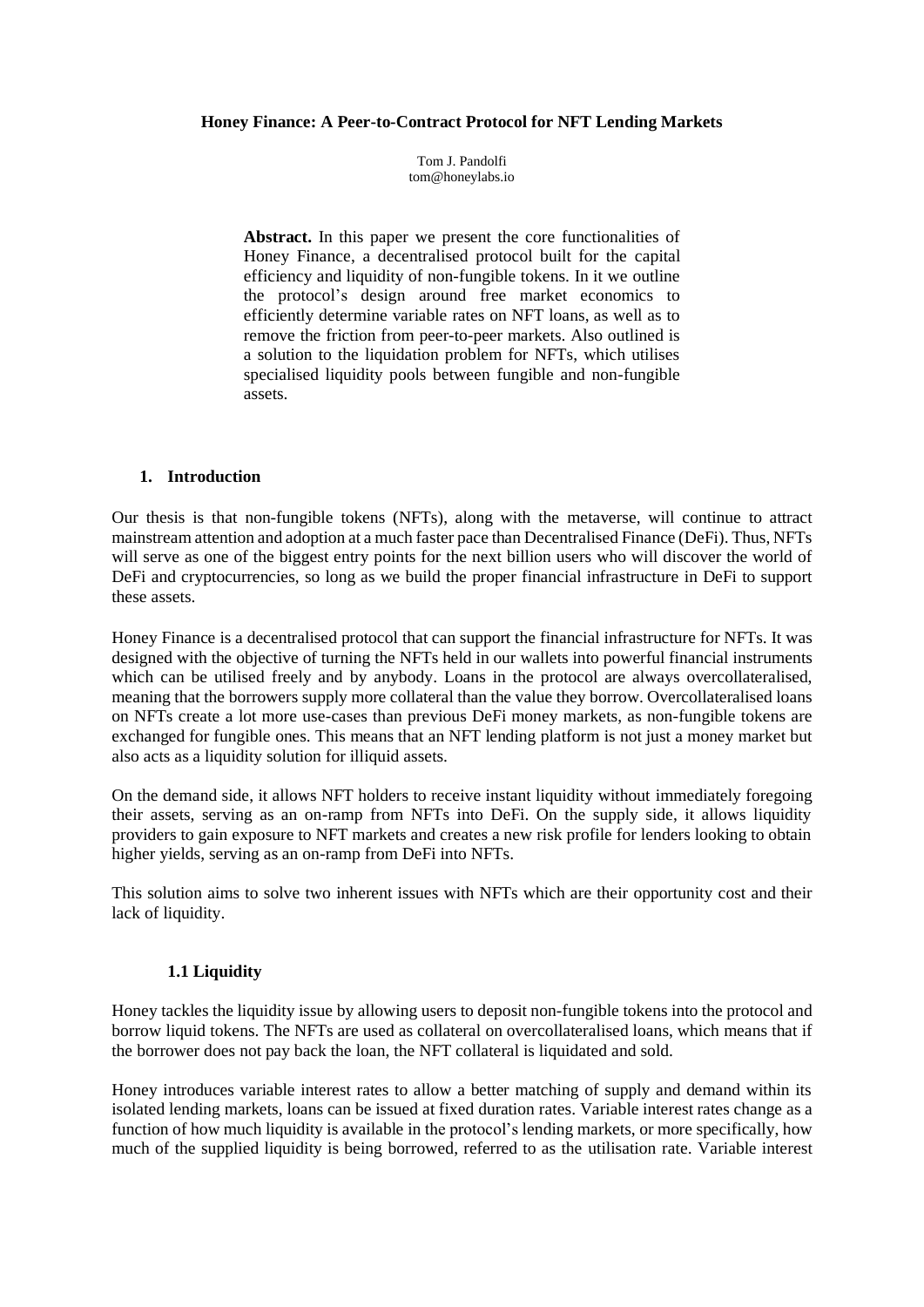rates prove to be a better reflection of the supply and demand for liquidity and are thus favoured by the protocol.

# **1.2 Opportunity cost**

Acquiring an NFT presents an implicit cost (in the form of missed potential profits). If the price of an NFT is worth *X*, then *X* represents the capital that could be invested into DeFi in exchange for yield, which can be represented as the variable *Y*.

This compounds in the long run, as purchasing an NFT costs  $X \cdot Y^N$ , for N representing the number of years during which the NFT holder could have been receiving an APR on *X*. The variable *Y* can be expressed as the average yield of staking crypto in "lower-risk" DeFi protocols. This opportunity cost not only compounds into exponential losses, but it forms a significant psychological barrier to acquiring NFTs.

Ideally, borrowers could extract liquidity from their current NFTs and invest that liquidity into DeFi to obtain a net profit. The caveat is that interest rates must be low enough, for the average DeFi yield (previously expressed as *Y*) to be greater than the cost of borrowing. We can visualise the average borrow rate for NFTs as *Z.* So, if *Z > Y*, borrowers will have no incentive to extract liquidity from an NFT as the costs outweigh the potential returns.

In the long run, as NFT liquidations improve, and as the risk for lenders decreases, so will the interest rates for borrowers. It can be expected that Z will trend towards Y, as the risk profile of lending in nonfungible lending markets becomes akin to lending in fungible money markets. For borrowers to realise a net profit from their loans, purely by means of investing in DeFi, they will have to seek yield greater than Z through yield farming strategies and novel protocols, offering medium to high-risk yields. The creation of these strategies is detailed below in part 5.

# **2. Lending & Borrowing Architecture**

Borrowing with NFT collateral will work with any collection so long as a lending market has been created for it. Instead of directly issuing loans through its treasury, Honey Finance serves as a platform for others to create lending markets. A lending market is comprised of the market creator, lenders, and borrowers.

DAOs or individuals can create lending markets on Honey to provide their collection with liquidity, thus becoming market creators. As market creators, they define the parameters of their lending market. This includes the base interest rate, the choice of oracle, liquidation method, type of lending market, and most importantly the market creator fee. The latter is paid whenever borrowers pay down their loans and is deduced from the APR received by lenders.

This allows NFT projects to create lending markets for their collections, in which they can bootstrap liquidity and earn fees, while providing a value to their community.

# **2.1 Interest Rates**

Variable interest rates are automatically adjusted by the supply and demand for liquidity in a market. As the available liquidity in a market shrinks, interest rates go up to incentivise more lenders to supply liquidity, and more borrowers from dropping out of the market. As the available liquidity in a market grows, interest rates go down, incentivising lenders to drop out of the market and borrowers to demand more of the available liquidity. The protocol needs to establish a base rate for the variable interest rates to start from. This base rate, set by market creators, determines how much interest is quoted to borrowers if 0% of the available liquidity is borrowed.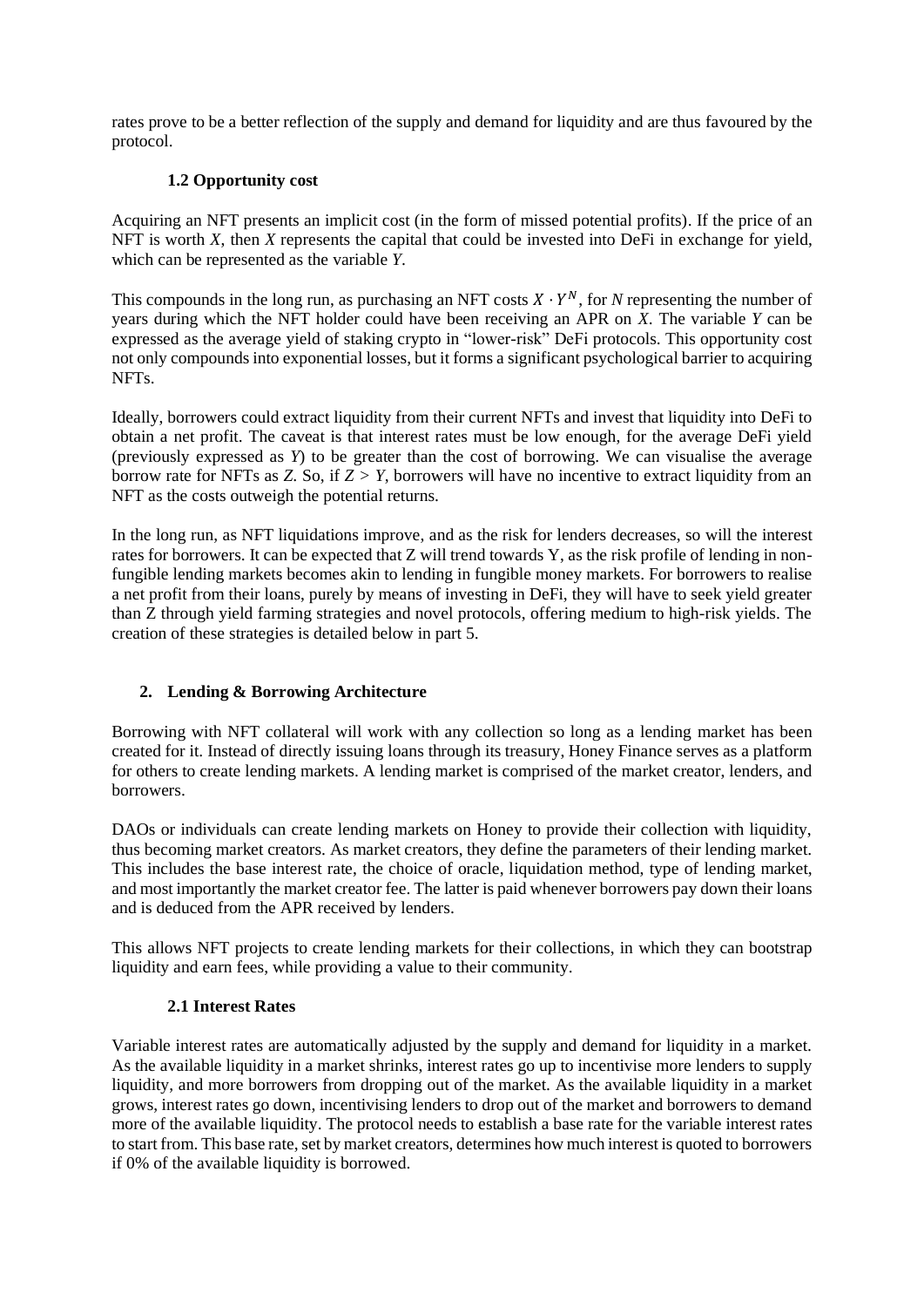The protocol also sets an optimal utilisation rate. This refers to the utilisation of the available liquidity, beyond the optimal utilisation rate, interest rates should incentivise borrowing, above the optimal utilisation rate, interest rates should incentivise lending. Honey Finance uses an optimal utilisation rate of 80%, separating interest rate calculations into two equations.

 $U_t =$  utilisation rate at time t  $U_{optimal}$  = optimal utilisation rate  $R_n =$  varriable borrow rate  $R_{p0}$  = base variable borrow rate  $R_{slope1}$  = constant determining progression of interest rate when  $U_t \le U_{optimal}$  $R_{slope2}$  = constant determining progression of interest rate when  $U_t > U_{optimal}$ 

When utilisation in a lending market is below the optimal rate:

$$
R_v = R_{v0} + \left(\frac{U_t}{U_{optimal}}\right) * R_{slope\ 1}
$$

When utilisation in a lending market is above the optimal rate:

$$
R_v = R_{v0} + R_{slope\ 1} + \left(\frac{U_t - U_{optimal}}{1 - U_{optimal}}\right) * R_{slope\ 2}
$$

#### **2.2 Isolated Risk Markets**

NFT collections are characterised by low volumes and high volatility. They inherently carry more risk than fungible tokens. To not spread the risk across the entire protocol, lending markets exist separately from one another. Lending market A crashing in no way affects the stakeholders in lending market B. This means lenders must select which lending market to supply liquidity to when using the protocol, gaining exposure to the risk of the collections they supply liquidity for. The protocol, namely the interest rate model, is designed so that greater is accompanied by greater rewards.

#### **2.3 Liquidations**

Effectively being able to sell collateral is what secures the integrity of any lending protocol. While most NFTs are currently liquidated on marketplaces, this process contains too much friction and is far from instant. Even listing NFTs below the value of their floor price is by no means a guarantee that it will sell.

To achieve instant liquidations and offer more security to its lending markets, Honey utilises NFT liquidity pools for liquidations. NFT liquidity pools contain both fungible and non-fungible assets of the same collection in one basket. Protocols like Solvent or NFT20 will create NFT liquidity pools (LPs) around collections of assets. In those pools, 100 tokens are usually redeemable for 1 NFT, and vice versa. This allows Honey Finance to swap NFTs to receive 100 fungible tokens in exchange.

While these kinds of liquidations are ideal, they are not available for any asset, as the liquidation pools require a certain amount of liquidity to be able to operate efficiently. For now, this means that market creators must also ensure that liquidity is present in the liquidation pools they assign to their markets. This can be done through incentives or liquidity mining, to attract liquidity providers to service NFT pools.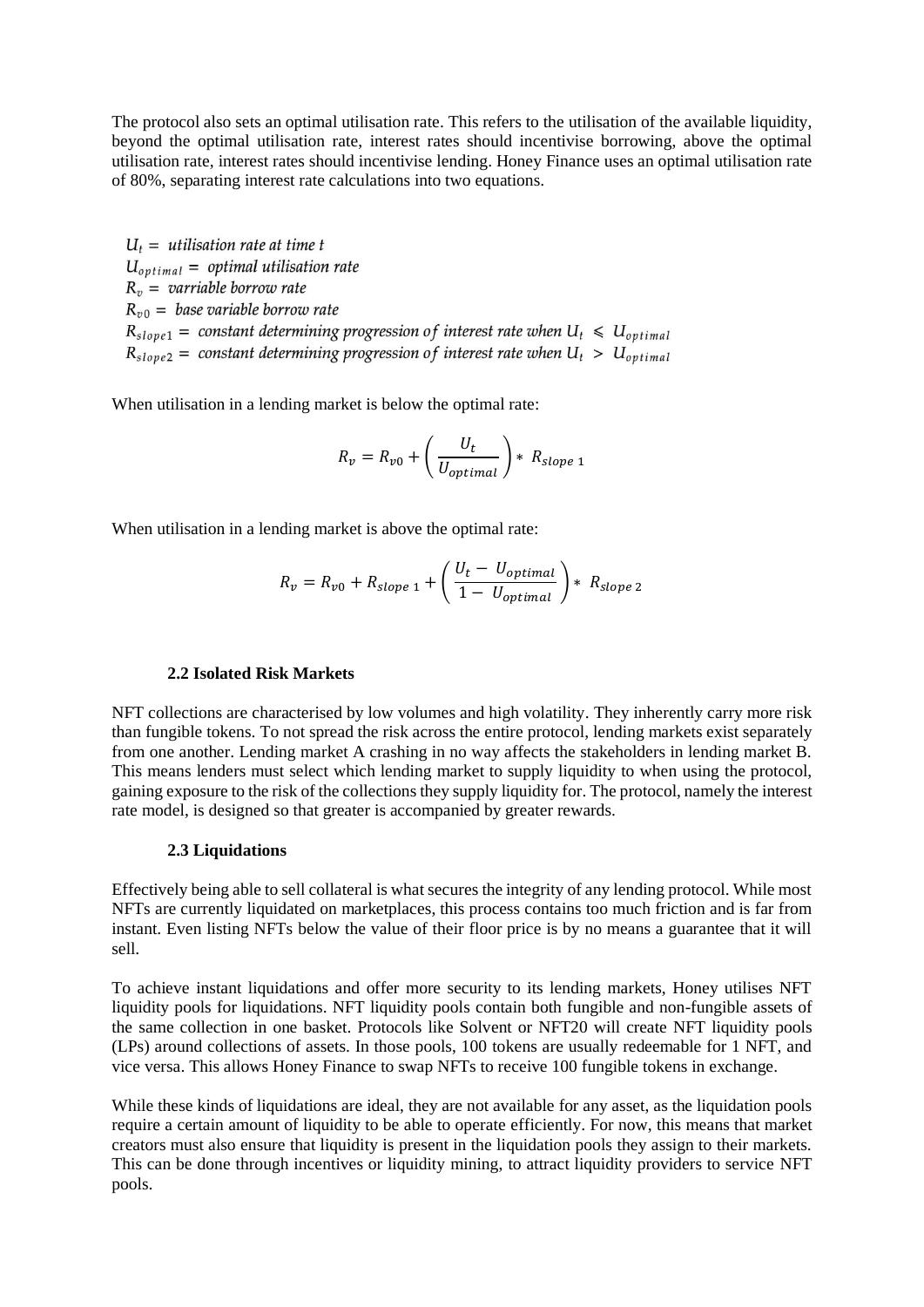### **2.4 Risks**

There are two different ways for liquidations to be triggered in a market.

The first is that the value of the collateral deposited by a borrower goes down. As mentioned previously, all loans must be overcollateralised to protect lenders. Liquidation thresholds are set to sell off collateral before its value goes below the value of the loan provided. Liquidation thresholds can also be set by market creators when initialising the market. They are expressed as a certain point upon the loan to value (LTV) curve. If a lending market has 50% as the maximum loan to value, the liquidation threshold could be 60%.

> Loan to Value = Debt Value of collateral

For the liquidation threshold to be met, the numerator must go up or the denominator must go down. At first, the amount borrowed is capped using the maximum loan to value parameter, so the collateral can only be liquidated if the value of the collateral goes down, as that would make the loan to value go up, possibly reaching the liquidation threshold. If it is met, the collateral is subject to being sold by the protocol.

Considering for a moment that the value of the collateral stays constant. Over time, the accrued interest makes the numerator of the LTV fraction go up, increasing the LTV of the position. If interest is not paid down, it will continue to accrue until the liquidation threshold is met.

## **3. Governance**

As Honey Finance is a decentralised protocol, it is run and operated by a Decentralised Autonomous Organisation, the Honey DAO. The purpose of the DAO is to decentralise the protocol, make it selfsufficient, and censorship resistant. Protocol fees are accrued in the DAO's treasury, which also holds LP positions from the IDO, protocol owned liquidity, and 54% of the total allocation of HONEY tokens.

The Honey DAO uses token governance and Honey Improvement Proposals (HIPs) to implement changes to the protocol. The native token, HONEY, holds no right to governance, which is instead reserved to the veHONEY token. These tokens represent vote escrowed HONEY, tokens that have been locked up for a fixed duration. This model, pioneered by Michael Egorov of Curve Finance, allows votes to be held by those with long term incentives in the protocol, as the number of votes increases as a linear function of how both how many tokens are held and how long they are vested for.

In short, if the same amount of HONEY tokens are locked up by two individuals, the one who locks them for twice as long will have twice the voting power, and twice the number of shares in the DAO.

# **4. Rarities**

Regardless of rarity, the floor price of an NFT collection usually represents the most accurate and reliable metric of liquidity at any moment in time. While this is less advantageous for rarer NFTs within collections, the market itself cannot provide reliable enough liquidity to secure loans for these NFTs.

Note that lending markets can be created for specific traits in an NFT collection, a lending market is not reserved to serving an entire collection and can instead focus supply and demand for a particular trait in a collection.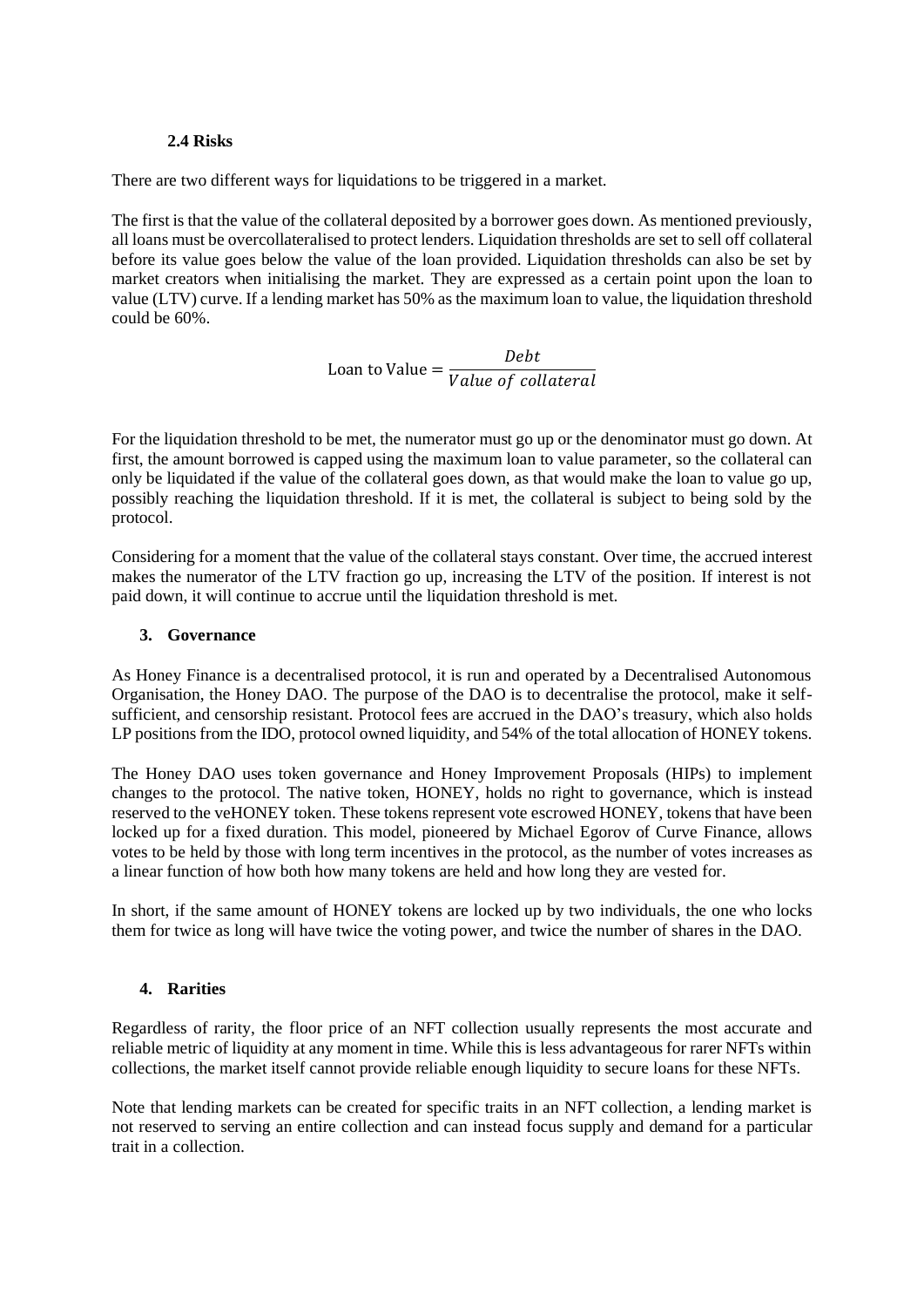To better match supply and demand for unique NFTs, whose value is harder to determine, Honey Finance allows collateral bidding. Rather than guessing what a rare NFT should be worth, or implementing custom oracles, we allow liquidators to bid on NFT collateral, and therefore allow for decentralised price discovery. Initially, a rare NFT will receive instant liquidity based on the floor price, however, if liquidators place bids superior to the floor price, the borrower can choose to accept the new valuation as a basis for the loan. In the event of a liquidation, the NFT is sent directly to the liquidator, who is now also the only lender.

## **5. Yield Vaults**

To offset the cost of borrowing, and to reduce potential default rates, the protocol incentivises borrowers to deposit their borrowed liquidity into yield vaults.

Borrowers will take out liquidity for an interest rate, previously defined as *Z*. They are free to do whatever they like with this borrowed money. Yield vaults are investment strategies and opportunities developed by members of the community, which aim to offer yields greater than *Y*, which represents the average lower risk returns that can be expected in DeFi. Vaults are instituted by the DAO to seize market opportunities such as yield farming events, initial liquidity mining, constructed products, and more sophisticated financial instruments, now accessible through NFTs. Creation of new and better vaults will be incentivised by a revenue sharing for their creators.

Vaults ensure the integration of the Honey Finance protocol with other decentralised applications, as strategies involve composability with partnered protocols by means of their NFTs. They are a critical component to achieving Honey's mission, as they allow retail NFT investors easy access to sophisticated financial strategies within DeFi.

## **Conclusion**

The Honey Finance protocol solves the liquidity problem for NFTs by creating open and free lending markets for lenders and borrowers. Lending markets are designed to heavily rely on free market economics to determine their parameters as a function of supply and demand. This reduces the friction of obtaining loans for NFTs while also guaranteeing that rates remain competitive in the long run. Multiple agents communicating in peer-to-peer markets are now replaced by market signals such as interest rates, which aggregate all the available information in their respective markets. In this paper, we've also outlined how to solve the liquidation problem for NFT loans by utilising specialised liquidity pools, and utilising peer-to-peer interactions when necessary. This design enables a seamless bridge between NFTs and DeFi, presenting new opportunities for both sides.

*Note: A special thank you to Andre Cronje, Robert Leshner, Stani Kulechov, Michael Egorov, Hayden Adams, Daniele Sestagalli, Anton Nell, Kaine Warwick, Jay Bhavani, Vitalik Buterin, Satoshi Nakamoto and the many other builders who have created open source, decentralised, financial primitives for us to build on top of. None of this would even be feasible without their dedication to a decentralised future.*